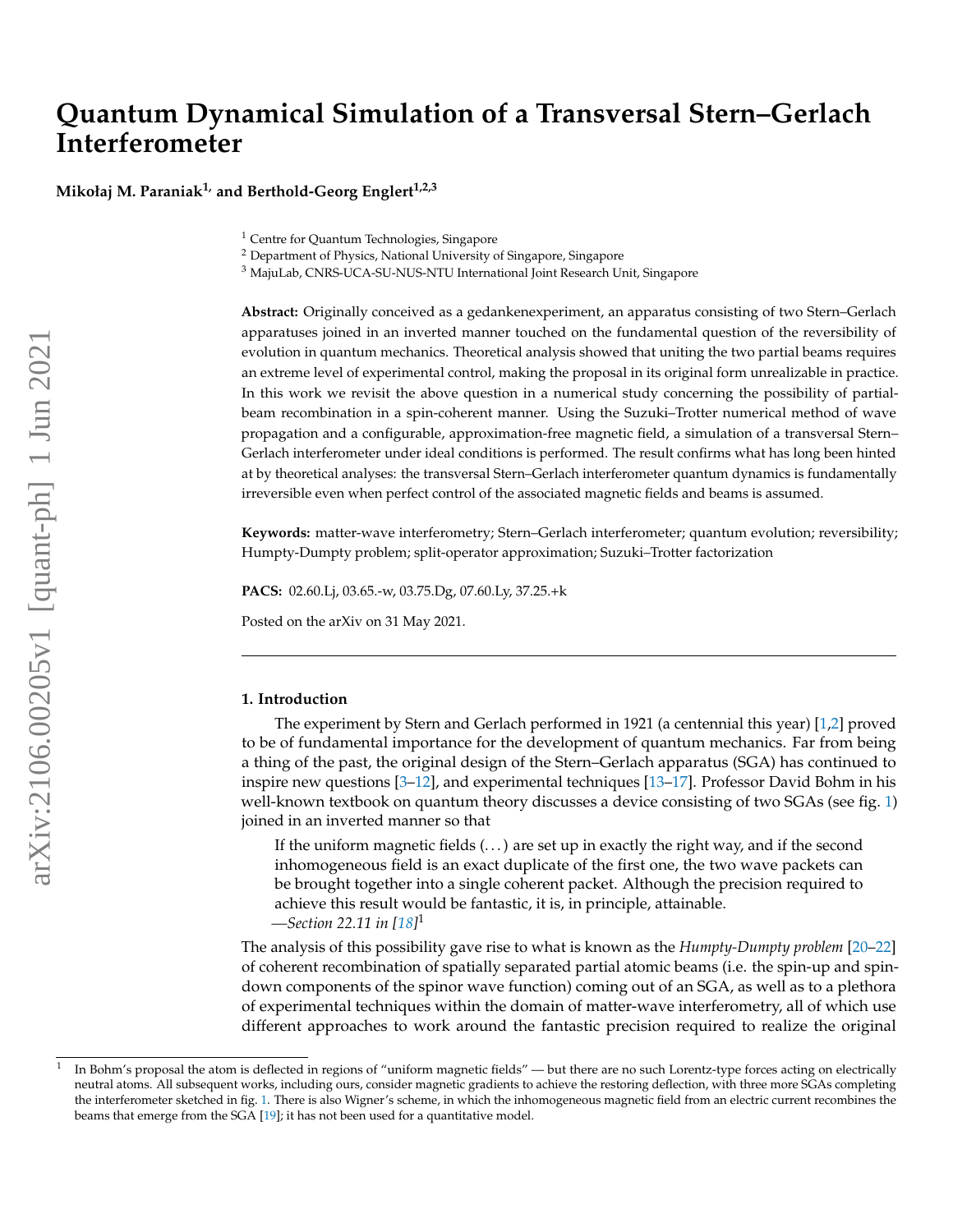<span id="page-1-0"></span>

**Figure 1.** A side view of a transversal Stern–Gerlach interferometer as envisioned by Bohm (with the modification noted in footnote [1\)](#page-0-0). Four Stern–Gerlach magnets are used to generate a magnetic field B that first splits and then recombines the atomic beam of silver atoms, which are moving with velocity  $v_y$  through the apparatus. The spin quantization axis is determined by the homogenous field  $\vec{B}_0$  oriented along the Z axis.

proposal by Bohm. Recent advances in atomic chip manufacturing allow the experimenters to realize a Stern–Gerlach-inspired interferometer [\[16](#page-12-10)[,23](#page-12-11)[–26\]](#page-12-12), whereas the accuracy required for realizing a transversal Stern–Gerlach interferometer (SGI) as originally imagined remains fantastic.

In this work we revisit the question of time-reversibility of a transversal SGI. Past theoretical work focused on the impossibility of perfect control of magnetic fields and beams, indicating a quick loss of spin coherence if such control could not be maintained [\[20](#page-12-7)[,21\]](#page-12-13). Yet, what was also suggested by these analyses is that the very dynamics of a beam-splitting Stern–Gerlach apparatus might not be reversible as imagined, even when perfect control over involved magnetic fields and beams is assumed [\[27\]](#page-12-14). To fill in the missing piece in the quantum Humpty-Dumpty riddle, we have performed an accurate three-dimensional wave-propagation simulation of a transversal SGI in order to capture accurately all quantum mechanical effects that arise once a full, ideal magnetic field is accounted for. The results of our simulation confirm the intuition that the quantum dynamics of a Stern–Gerlach apparatus is not reversed by the application of inverse magnetic fields, even if one has perfect control over the experimental apparatus.

#### **2. Modeling the Transversal SGI**

A beam of silver atoms prepared in a pure spin state directed along the X axis,  $|\psi\rangle$  =  $\psi(x, y, z)(|\uparrow\rangle + |\downarrow\rangle)/\sqrt{2}$ , with the initial wave function  $\psi(x, y, z)$  chosen to be a gaussian wave packet of width *δ*,

<span id="page-1-1"></span>
$$
\psi(x, y, z) = \frac{1}{\pi^{3/4} \delta^{3/2}} \exp(iky) \exp\left(-\left(x^2 + (y - y_0)^2 + z^2\right) / \left(2\delta^2\right)\right),
$$
  
\n
$$
v_y = \frac{\hbar k}{m}.
$$
\n(1)

The atoms enter the apparatus from the left at time  $t = 0$ , at  $x = 0$ ,  $y = y_0 = -L/2$ ,  $z = 0$ , travel in the Y direction with velocity  $v_y$ , and exit at  $y = L/2$ , with  $y = \pm L/2$  sufficiently far from the SGI center at  $x = y = z = 0$  to be outside the magnetic fringing fields. Inside the apparatus, the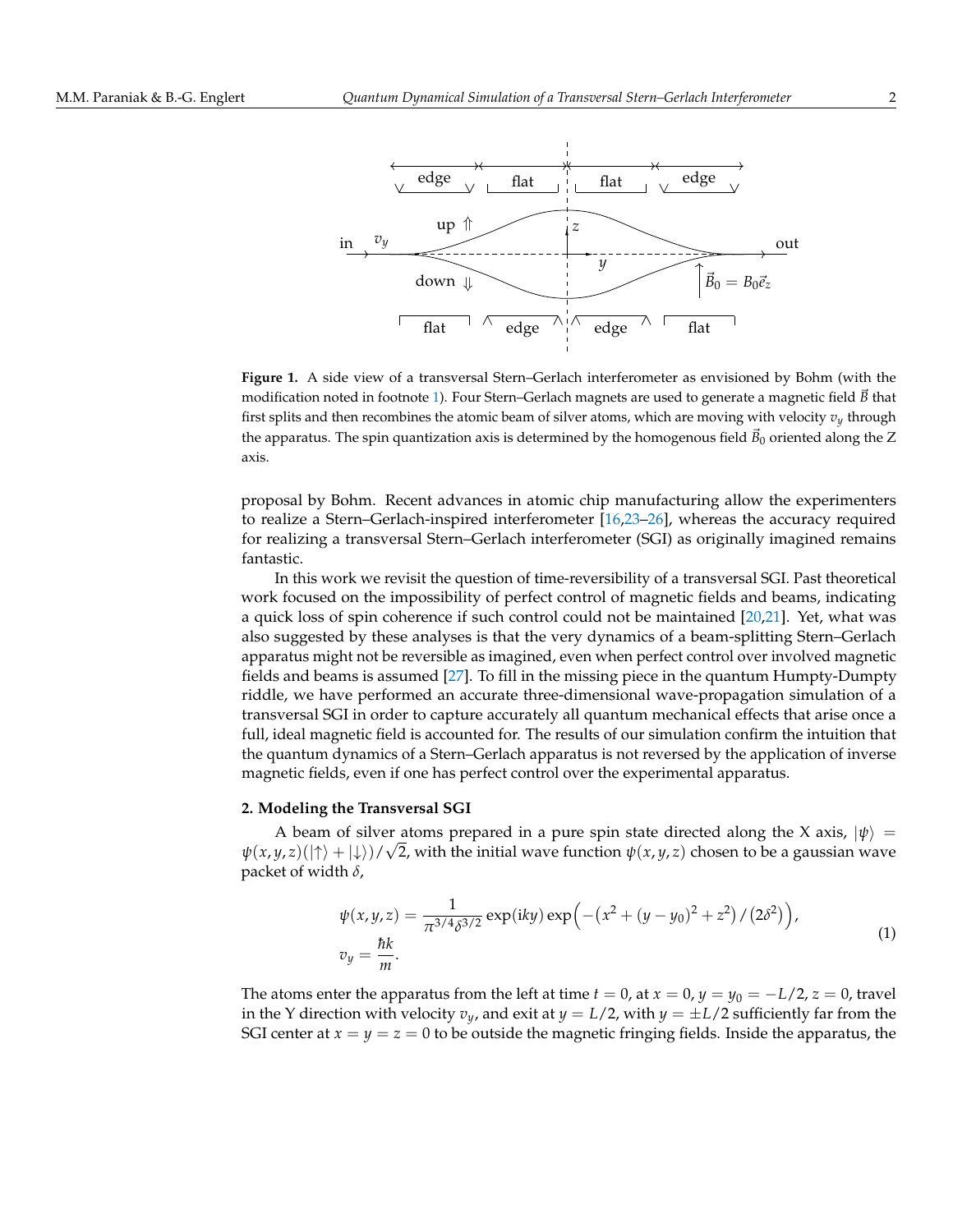<span id="page-2-0"></span>

**Figure 2.** Magnetic field model used in our simulation. In the Y,Z plane we have a fictitious magnetic line charge  $\lambda(y)$  at  $z = -a$  and the opposite charge  $-\lambda(y)$  at  $z = a$ . For points on the Y axis, the resulting magnetic field is in the Z direction,  $\vec{B} = b_0(y)\vec{e}_z$ . The model is defined by specifying  $b_0(y)$ ; see section [2.2.](#page-4-0)

magnetic field  $\vec{B}$  is generated by two symmetrically placed linear "magnetic charge"<sup>2</sup> distributions of opposite charge at the height *a* from the beam's initial position, according to the arrangement depicted in fig. [2.](#page-2-0) The resulting magnetic field is symmetric across the XY plane and the nonlinear dependence on the *z* coordinate of the magnetic field due to a single charge line, which ordinarily would result in slightly different trajectories for the spin-up and spin-down components, no longer poses an obstacle for spatial beam recombination. Furthermore, to fix the spin quantization axis along the Z axis, a bias field  $B_0 = B_0 \vec{e}_z$  in the Z direction (here  $\vec{e}_z$  is the unit vector in the Z direction, and  $B_0$  is the magnitude of the bias field) is applied throughout the apparatus. The magnitude of this field is chosen to be much greater than the magnitudes of the  $B_x$ ,  $B_y$  components in the apparatus to suppress the effects of Larmor precession around axes other than Z.

The Larmor spin precession angle that the particle accumulates as it travels through the apparatus results in the final spin of the atom not necessarily pointing in the X direction despite our best efforts, even if the beams are recombined coherently. It is therefore inappropriate to check whether the final spin state is equal to the initial one. Instead we measure the degree of preserved coherence,  $C(t)$ , by the purity of the statistical operator  $M(t)$  for the spin degree of freedom,

<span id="page-2-1"></span>
$$
M(t) = \frac{1}{2} \left( 1 + \langle \vec{\sigma} \rangle_{\psi(t)} \cdot \vec{\sigma} \right),
$$
  
\n
$$
C(t) = 2 \operatorname{tr} \left( MM^{\dagger} \right) - 1 = \langle \vec{\sigma} \rangle^{2},
$$
\n(2)

where  $\vec{\sigma}$  is the vector of Pauli spin matrices. The spin coherence  $C(t)$  ranges between 0.0 and 1.0, between a completely mixed spin state (coherence lost) and a pure spin state (coherence preserved), with intermediate values indicating some degree of coherence loss. After time *T*, when the particle has traversed the length of the apparatus *L* and reached the position  $y = L/2$ , it emerges at the right and its spin coherence is measured. It is our goal that the final value *C*(*T*) of the spin coherence is as close to its maximal value 1.0 as possible; in a perfect experiment we shall have  $C(T) = 1.0$ .

During the evolution the peak separation between the partial beams reaches ∆*Z*(*T*/2) (henceforth denoted by ∆*Z*). One has to ensure that ∆*Z* is large compared with the width *δ* of the atom wave packet to say that the partial beams have truly separated. If despite partial beam separation in the middle of the apparatus the spin coherence has been preserved, then the evolution in the left half of the apparatus has been reversed, or in the playful language of [\[20\]](#page-12-7),

<sup>&</sup>lt;sup>2</sup> By exploiting the analogy between Maxwell's equations for a static electric field and a static magnetic field we model the magnetic field through a scalar potential as though generated by a charge distribution, with the details given in section [2.2.](#page-4-0) It is, of course, also possible to model the magnetic field with adjustable electric currents (see, e.g., [\[28\]](#page-12-15)) but the magnetic-line-charge model is simpler to implement. While a parameterization of the magnetic field by an arrangement of a few magnetic point charges shares this simplicity [\[29\]](#page-12-16), it is less flexible.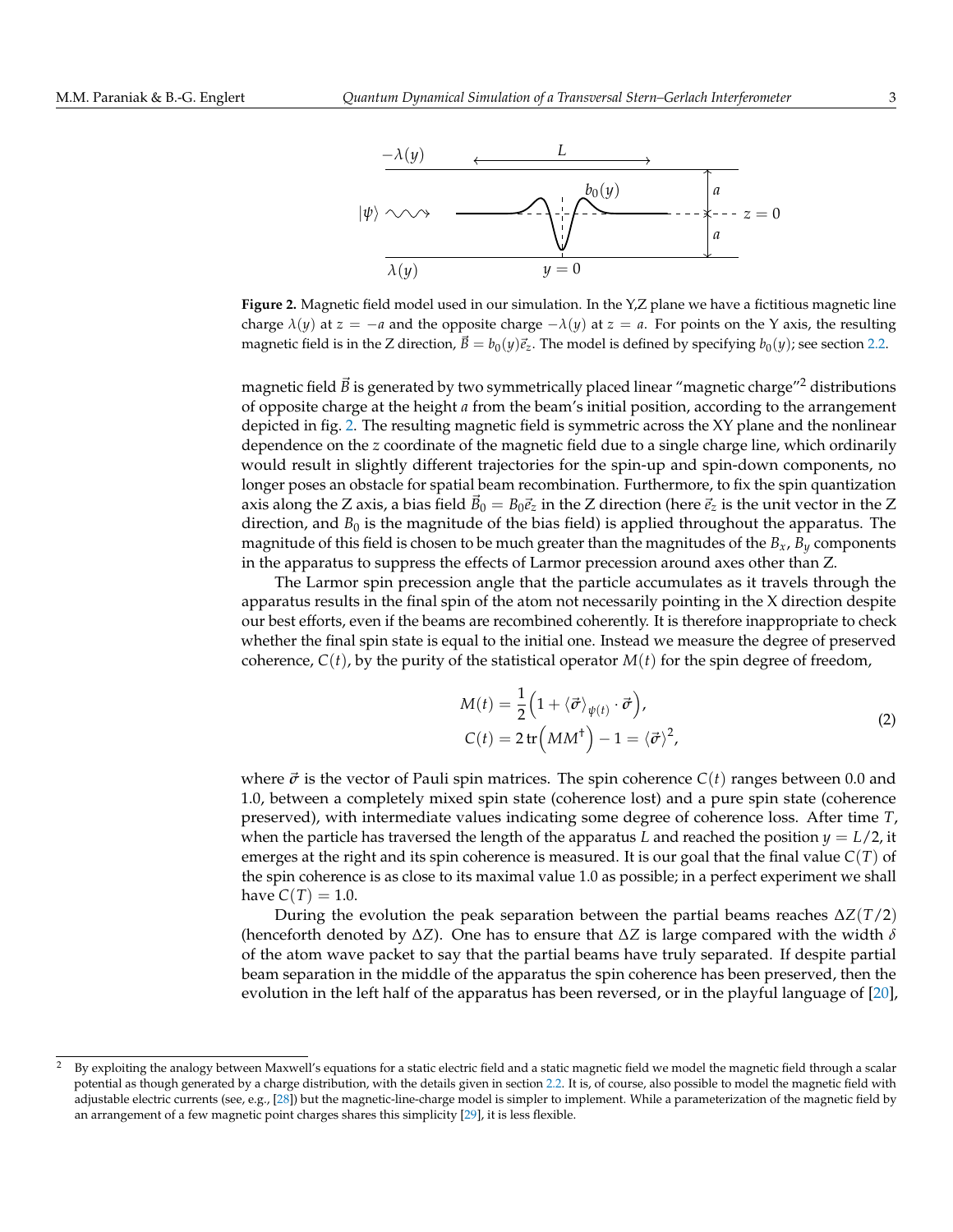Humpty-Dumpty, which is really an egg, has been put back again after his great fall. After this overview of the experiment we move on to describing the methods used in the simulation.

#### *2.1. Quantum Dynamics of the Apparatus*

Following the usual quantum treatment of an SGA, we have the following Hamiltonian describing the spin-1/2 silver atom comprising the beam:

<span id="page-3-1"></span>
$$
\mathcal{H} = \frac{\vec{P}^2}{2m} - \mu \vec{\sigma} \cdot \vec{B}(\vec{R})
$$
\n(3)

with the momentum operator  $\vec{P} = (P_x, P_y, P_z)$ , the position operator  $\vec{R} = (R_x, R_y, R_z)$ , the magnetic moment  $\mu$ , the vector of Pauli spin matrices  $\vec{\sigma} = (\sigma_x, \sigma_y, \sigma_z)$ , and the position-dependent magnetic field  $B(\vec{R})$  in the apparatus. The numerical values for *m* and  $\mu$  that are used in the simulation, and other simulation parameters are included in the appendix.

To solve the equations of motion with an accuracy high enough to model coherent beam recombination we employ a fourth-order Suzuki–Trotter operator splitting method [\[30\]](#page-12-17). In this scheme, given any Hamiltonian with a potential-energy term  $V(\vec{R})$ , the time propagator  $U = e^{-it/\hbar (\vec{P}^2/(2m) + V(\vec{R}))}$ , which advances the wave function by a time step *t*, is split into several exponential terms, each involving only the momentum operator or the potential operator with coefficients specially chosen, such that the whole formula is accurate to a certain order *k*,

<span id="page-3-0"></span>
$$
U_N = \prod_{i=1}^{\lceil N/2 \rceil} e^{-\frac{it}{\hbar}\alpha_i V(\vec{R})} e^{-\frac{it}{\hbar}\beta_i \frac{\vec{p}^2}{2m}} = e^{-tA_1} e^{-tB_1} e^{-tA_2} e^{-tB_2} \cdots,
$$
 (4)

where *A<sup>i</sup>* , *B<sup>i</sup>* correspond respectively to potential and momentum operator terms. While approximations *U<sup>N</sup>* for increasing *N* yield higher-order formulas and can in principle achieve any desired level of accuracy, the computational cost goes up considerably with increasing *N*, as between each application of operators either in momentum or in position space one has to perform a Fourier transformation on the wave function. For our purpose we have chosen a fourth-order Suzuki–Trotter method of a special form that involves a gradient term of the potential and five operator terms in total, compared with 11 terms in the standard Suzuki–Trotter formula needed to achieve the same order [\[31–](#page-12-18)[33\]](#page-13-0). The time propagator in this "7 $\star$  approximation" is<sup>3</sup>

$$
U_{7*} = \exp\left(-\frac{\mathrm{i}t}{6\hbar}V(\vec{R})\right)\exp\left(-\frac{\mathrm{i}t}{4\hbar m}\vec{P}^2\right)
$$
  
 
$$
\times \exp\left(-\frac{\mathrm{i}t}{\hbar}\left(\frac{2}{3}V(\vec{R}) - \frac{1}{72m}\left[t\nabla V(\vec{R})\right]^2\right)\right)
$$
  
 
$$
\times \exp\left(-\frac{\mathrm{i}t}{4\hbar m}\vec{P}^2\right)\exp\left(-\frac{\mathrm{i}t}{6\hbar}V(\vec{R})\right),\tag{5}
$$

and to propagate the wave function the above five unitary operators are applied in their respective space. For instance, the application of the first two terms from the right

$$
\exp\left(-\frac{\mathrm{i}t}{4\hbar m}\vec{P}^2\right)\exp\left(-\frac{\mathrm{i}t}{6\hbar}V(\vec{R})\right)
$$

The notation  $U_{7*}$  is a reminder that this is a limiting case of a gradient-free seven-factor approximation  $U_7$  as in eq. [\(4\)](#page-3-0); see [\[34\]](#page-13-1) for the technical details.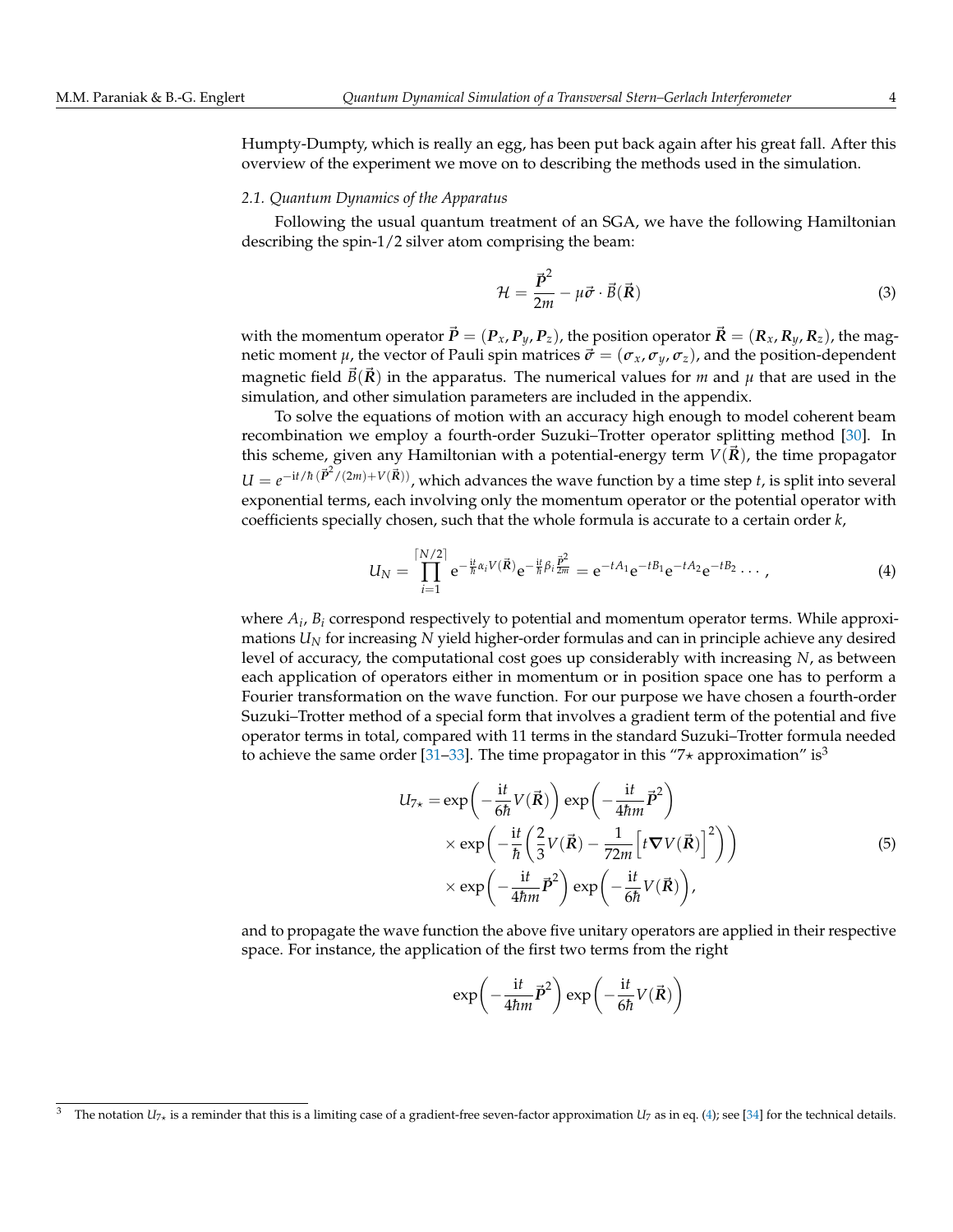on  $\psi(\vec{R}, t_0)$  as part of the algorithm requires two Fourier transformations  $\mathcal{F}$ ,

$$
\psi(\vec{R}, t_0 + t) = \cdots \mathcal{F}^{-1} \left\{ \exp\left( -\frac{\mathrm{i}t}{4\hbar m} \vec{P}^2 \right) \mathcal{F} \left\{ \exp\left( -\frac{\mathrm{i}t}{6\hbar} V(\vec{R}) \right) \psi(\vec{R}, t_0) \right\} \right\}.
$$
 (6)

A single application of the  $U_{7*}$  propagator requires the execution of four Fourier transformations for a spinless wave function. Time propagation of a spin-1/2 particle will require eight Fourier transformations per time step, an operation that dominates our computational cost.

Once this split-operator machinery is in place we can simulate the quantum evolution of any system described by a reasonable Hamiltonian with a position-dependent potential, including the quantum dynamics of an SGI. However, when attempting to do so according to the method presented above, one is quickly faced with rising computational space and time resources required to perform the computation to a sufficient degree of accuracy. The storage cost of a wave function across the region of the apparatus is prohibitive, as is the time required to perform repeated Fourier transformations in each time step.

To make the calculation feasible, we transform the Hamiltonian into the co-moving frame of the atomic beam traveling with velocity  $v_y$  along the Y axis of the apparatus. This is done at the cost of making the potential term in the Hamiltonian time-dependent,

<span id="page-4-1"></span>
$$
\mathcal{H} = \frac{\vec{P}^2}{2m} - \mu \vec{\sigma} \cdot \vec{B}(X, y_0 + v_y t - Y, Z), \tag{7}
$$

and thus requires a re-evaluation of the split-operator method which, presented in its most basic form, is applicable only to Hamiltonians not explicitly dependent on time. The extension of the split-operator method to time-dependent non-commuting Hamiltonians is treated in full general-ity in [\[35\]](#page-13-2). Here we just note the elegant result: in the time-dependent split-operator method  $U_{7\times T}$  $\setminus$ 

the reference time has to be advanced cumulatively at each encountered  $\exp\left(-\frac{\mathrm{i}t\beta}{\hbar}\right)$  $\frac{t\beta}{\hbar}\frac{\vec{\boldsymbol{p}}^2}{2m}$ 2*m* term,

 $T' = T + \beta t$ , so that subsequently applied potential operator terms use the newly advanced time *T*', until the next application of a position propagator and so on. The resulting formula for the time-dependent propagator is then guaranteed to be accurate to the same order as the original formula. Using this simple prescription we readily obtain the time-dependent propagator  $U_{7*T}$ , for the evolution from time *T* to time  $T + t$ ,

$$
U_{7\star T} = \exp\left(-\frac{\mathrm{i}t}{6\hbar}V(\vec{R},T+t)\right)\exp\left(-\frac{\mathrm{i}t}{4\hbar m}\vec{P}^2\right)
$$
  
×  $\exp\left(-\frac{\mathrm{i}t}{\hbar}\left(\frac{2}{3}V(\vec{R},T+t/2)-\frac{t^2}{72m}\left[\nabla V(\vec{R},T+t/2)\right]^2\right)\right)$   
×  $\exp\left(-\frac{\mathrm{i}t}{4\hbar m}\vec{P}^2\right)\exp\left(-\frac{\mathrm{i}t}{6\hbar}V(\vec{R},T)\right).$  (8)

In this way one has to keep track only of the wave function in the region required to model the beam deflection in the Z axis, which is very small compared with the total extent of the apparatus, as the movement along the Y direction has been taken care of by transforming the Hamiltonian into the co-moving frame. The outstanding challenge is an efficient and accurate computation of the magnetic field  $B(x, y, z)$ , which in each time step has to be evaluated across the domain of the wave function, now in the co-moving frame of the beam.

#### <span id="page-4-0"></span>*2.2. Magnetic Field in the Apparatus*

To our best knowledge all previous quantum treatments of Stern–Gerlach-like experiments employed a magnetic field that either did not satisfy the Maxwell equations through the neglect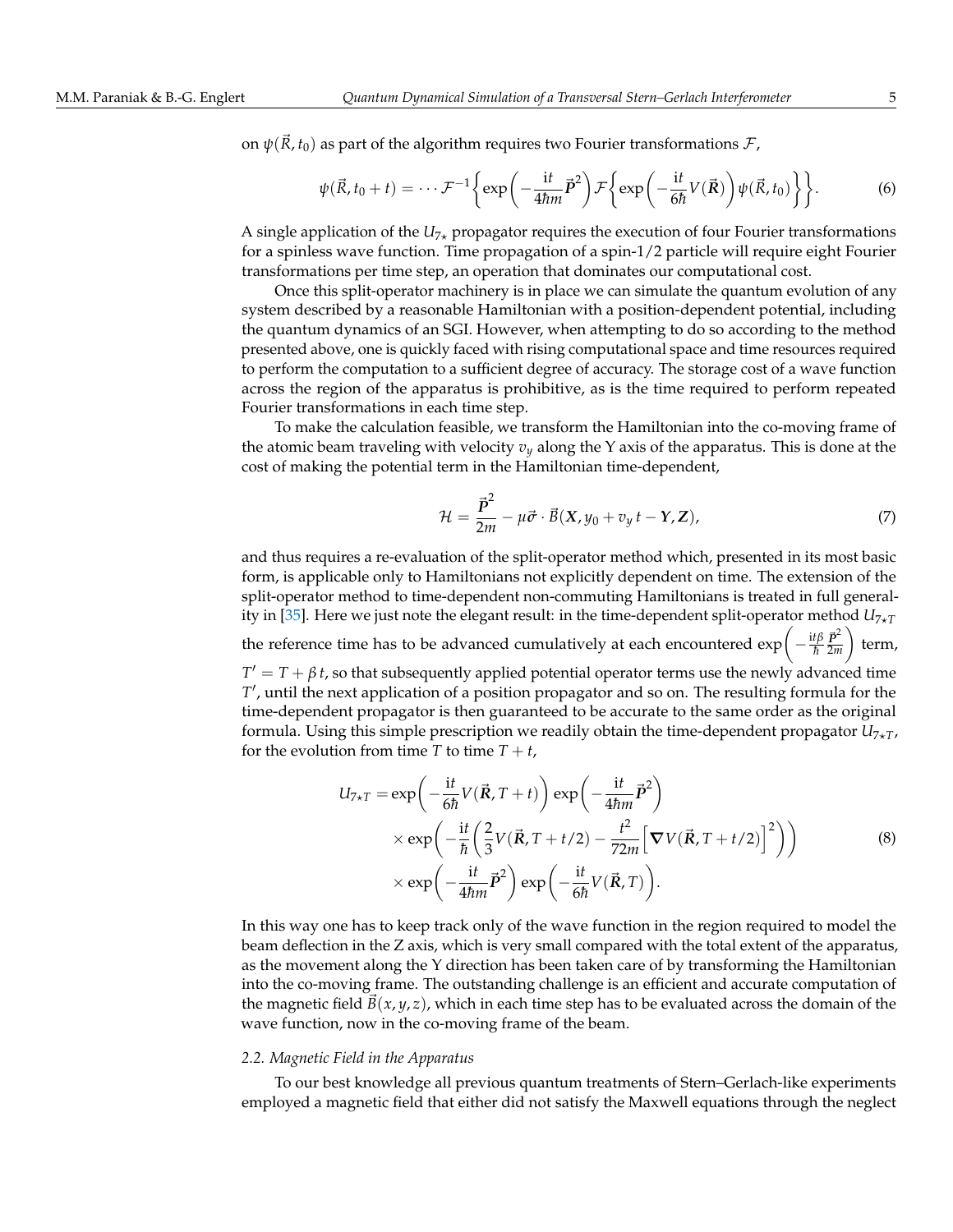of the X and Y field components and linear approximations [\[20,](#page-12-7)[21](#page-12-13)[,36\]](#page-13-3), or used a simple model of a magnetic field that neglects the fringing fields at the entrance and exit of the apparatus [\[37](#page-13-4)[,38\]](#page-13-5). For the purpose of our work it is crucial that the employed field model is free from both of these approximations, since it is clear that either of these simplifications will result in an apparatus that will seemingly have no problem with reuniting the partial beams in a coherent manner, as long as the beams and fields are accurately controlled.

In the traditional design, at least four Stern–Gerlach magnets have to be employed. As the particle goes through the apparatus, the partial beams corresponding to the spin-up and spin-down components are first imparted a momentum which leads to their spatial separations as seen in the schematic trajectories in fig. [1.](#page-1-0) Subsequently, the evolution both in momentum and position has to be reversed. The second and third magnets first decelerate the particle and then impart momentum equal in magnitude to the momentum gained in the first stage, and finally the last magnet decelerates the particle, whereupon, if the conditions were ideal, we should find the partial beams reunited, and the particle in a pure spin state.

In our scheme, we exploit the correspondence between the Maxwell equations for the electric field and the static magnetic field,

$$
\nabla \times \vec{E} = 0, \qquad \nabla \cdot \vec{E} = 0,
$$
  
\n
$$
\nabla \times \vec{B} = 0, \qquad \nabla \cdot \vec{B} = 0,
$$
  
\n(9)

and introduce a fictitious magnetic "charge" potential *φ*, which obeys the Laplace equation

<span id="page-5-0"></span>
$$
\nabla^2 \phi = 0,\t(10)
$$

and results in a physical magnetic field

$$
\vec{B} = -\nabla \phi,\tag{11}
$$

in full analogy to a static electric field. In this manner we obtain a configurable model of a magnetic field free from approximations. This is in contrast to other approaches to the Humpty-Dumpty problem, which tend to turn the problem of reversing the evolution into a technical difficulty depending solely upon the experimenter's skill, thereby possibly concealing difficulties of a more fundamental nature, while our aim is precisely to uncover those difficulties that arise once all simplifications are put aside.

The scalar potential for the pair of magnetic line charges (see fig. [2\)](#page-2-0) is

$$
\phi(\vec{r}) = \int_{-\infty}^{\infty} dy' \,\lambda(y') \Big( \big[ (y - y')^2 + s_+^2 \big]^{-1/2} - \big[ (y - y')^2 + s_-^2 \big]^{-1/2} \Big) \n= \int_{-\infty}^{\infty} \frac{dk}{\pi} e^{-iky} \big[ K_0 \big( |k| s_+ \big) - K_0 \big( |k| s_- \big) \big] \int_{-\infty}^{\infty} dy' e^{iky'} \lambda(y') \,,
$$
\n(12)

where

$$
s_{\pm} = \sqrt{x^2 + (z \pm a)^2} \tag{13}
$$

are the respective distances from the charged lines, and  $K_0($  ) is the zeroth-order modified Bessel function of the second kind. On the Y axis, we have

$$
-\nabla \phi\Big|_{x=z=0} = -\frac{\partial \phi}{\partial z}\Big|_{s_\pm=a} \vec{e}_z = 2b_0(y)\vec{e}_z \tag{14}
$$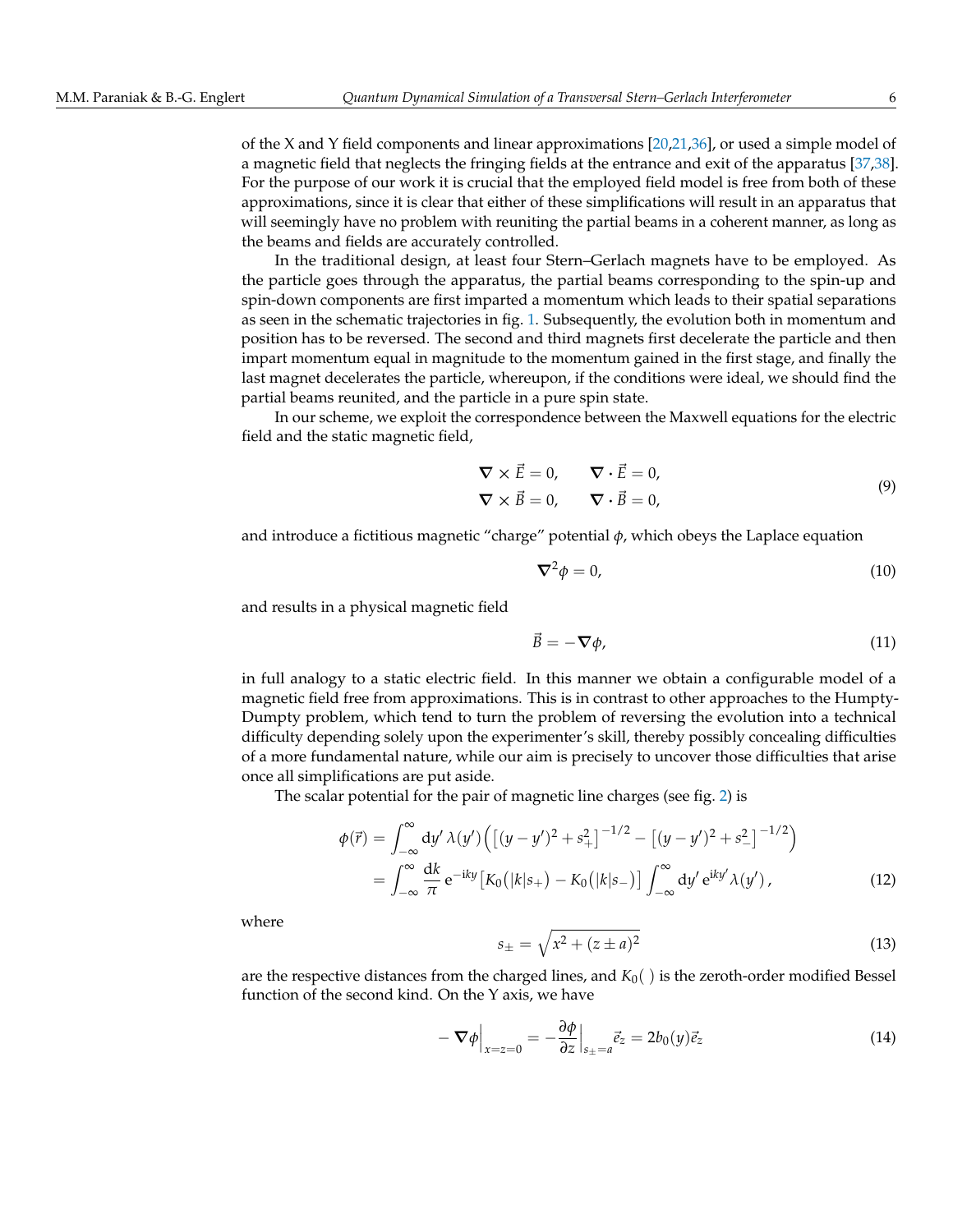with  $b_0(y)$  and  $\lambda(y)$  related to each other by

$$
\int_{-\infty}^{\infty} dy \, \mathrm{e}^{\mathrm{i}ky} \lambda(y) = \frac{1}{2|k| K_1(|k|a)} \int_{-\infty}^{\infty} dy \, \mathrm{e}^{\mathrm{i}ky} b_0(y) \,, \tag{15}
$$

where  $K_1$ () is the first-order modified Bessel function of the second kind. Upon expressing  $\phi(\vec{r})$ in terms of  $b_0(y)$ ,

<span id="page-6-0"></span>
$$
\phi(\vec{r}) = \int_{-\infty}^{\infty} \frac{dk}{2\pi} e^{-iky} \frac{K_0(|k|s_+) - K_0(|k|s_-)}{|k| K_1(|k|a)} \int_{-\infty}^{\infty} dy' e^{iky'} b_0(y') , \qquad (16)
$$

one confirms that  $\phi(\vec{r})$  satisfies the Laplace equation [\(10\)](#page-5-0) for  $s_{\pm} > 0$  by an exercise in differentiation, for which the relations [\[39\]](#page-13-6)

$$
K_0'(z) = -K_1(z), \qquad K_1'(z) = -\frac{1}{z}K_1(z) - K_0(z)
$$
\n(17)

are useful.

After including the bias field  $B_0\vec{e}_z$  and a strength parameter *f*, the magnetic field is

<span id="page-6-2"></span>
$$
\vec{B} = \left(-\nabla\phi + B_0\vec{e}_z\right)f.
$$
\n(18)

Rather than specifying the line-charge density  $\lambda(y)$ , we define the model by the choice for  $b_0(y)$ , essentially  $\vec{B} = B_z \vec{e}_z$  along the level trajectory of the atom that traverses the SGI. This makes it easier to ensure that the magnetic field decreases rapidly outside the SGA. Indeed, as we show below, one can model a magnetic field suitable for coherent beam recombination by an appropriate choice for  $b_0(y)$ , the strength parameter f, and the separation  $d = 2a$  between the two line charges.

#### *2.3. Beam Recombination in the Calibrated Magnetic Field*

The conventional treatment of an SGA assumes that the atom's deflection is caused by a linear  $B_z \propto z$  field, thus making the force  $F_z \propto \frac{\partial B_z}{\partial z}$  position independent, which greatly aids in subsequent beam recombination. However, a field like this is unphysical, it does not satisfy the Maxwell equations, and thus conclusions regarding the reversibility of the SGA's dynamics based on reasoning which neglects this issue are unconvincing as they risk missing quantum effects that might have an impact on the spin coherence. A physical field will necessarily have a non-linear dependence on the *z* coordinate and thus requires fine tuning to make the partial beams come back to zero separation.

In our scheme one can calibrate the field to result in a desired peak separation ∆*Z* by adjusting the field strength parameter *f* and the distance 2*a* between the top and bottom line charges. For  $b<sub>0</sub>(y)$  we choose a magnetic field profile composed of two gaussians with an adjustable width parameterized by *α* (as shown schematically in fig. [2\)](#page-2-0),

<span id="page-6-1"></span>
$$
b_0(y) = \frac{\alpha}{\sqrt{2\pi}} \left[ \exp\left(-(\alpha y)^2/2\right) - \sqrt{2} \exp\left(-(\alpha y)^2\right) \right] \tag{19}
$$

The force in the Z direction resulting from such a profile, as shown in fig. [3,](#page-7-0) effectively consists of four regions of unequal length symmetric accross the Z axis. These regions are indicated by the direction of the force in each sector:  $+$ ,  $-$ ,  $-$ ,  $+$ . Such an arrangement allows us to mimic the effect of the four-magnet setup of fig. [1](#page-1-0) in a simple way, without having to introduce a model of the magnetic field for each SG magnet separately. Note that this  $b_0(y)$  is even in *y* and, therefore, we can replace the exponential factors in eq.  $(16)$  by their real parts.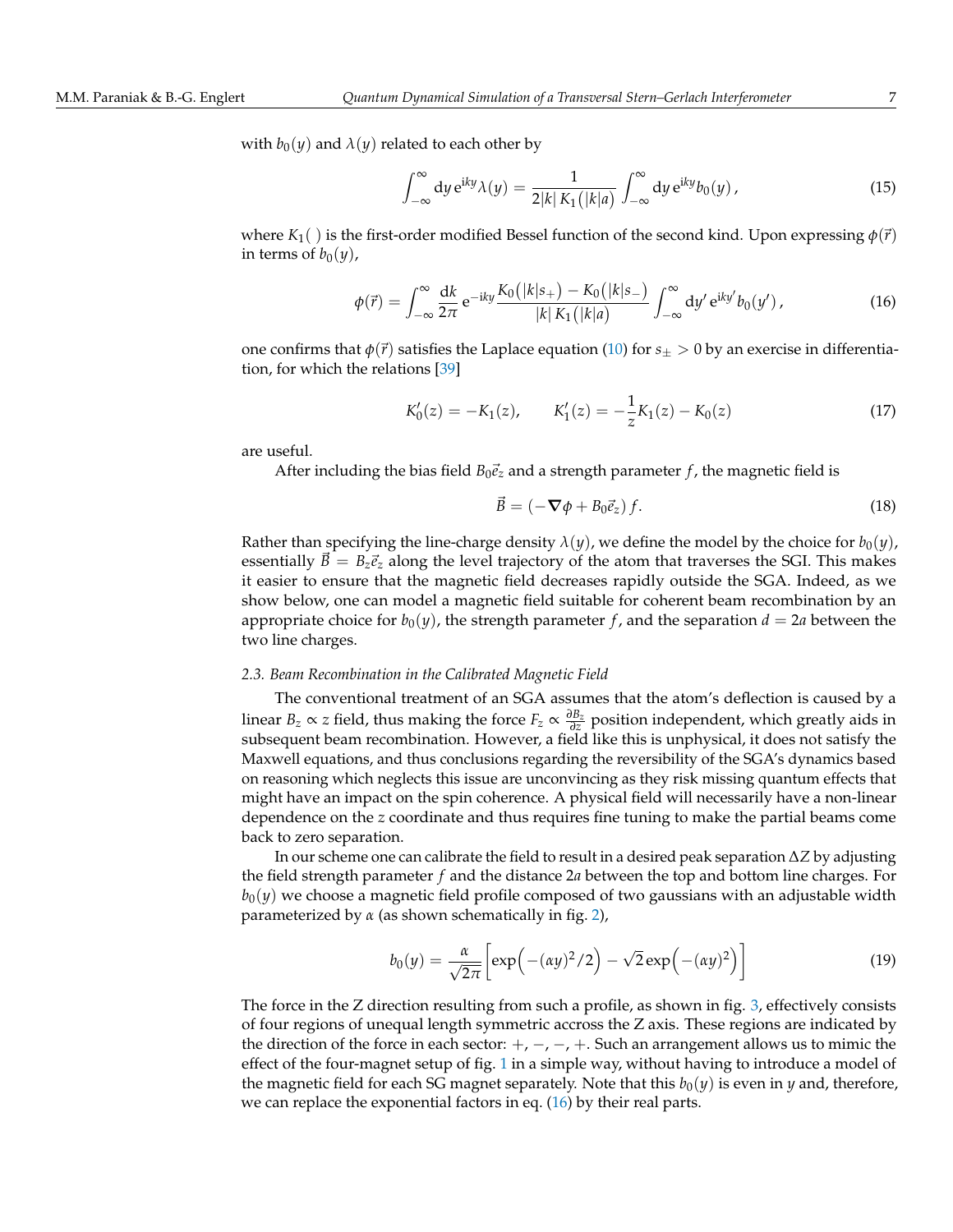<span id="page-7-0"></span>

**Figure 3.** Trajectories of the partial beams for beam separations ∆*Z* = 5, 10, 20, 30, 40[*δ*], according to the quantum dynamics of the simplified Hamiltonian. The spin-up and spin-down partial trajectories for each peak separation ∆*Z* are symmetric. The final coherence is rounded to four decimal places and is *C*(*T*) = 1.0 regardless of the magnitude of peak separation. The slightly visible ribbon shape of the trajectories near the input and output of the apparatus for higher peak separations is a feature of the fringing fields of the employed magnetic field. The dashed line is the force  $F_z$ , in units of  $\mu b_0(y = 0)/a$ , acting on the partial spin-up beam of the largest separation  $\Delta Z = 40\delta$ .

The field felt by the particle along its trajectory is approximately  $B_z \approx b_0(\gamma)$ , as long as the deflections are much smaller than the length scale of the field changes. Then, the vanishing of the integral

$$
\int_{-\infty}^{\infty} dy \, b_0(y) = 0 \tag{20}
$$

makes the Larmor precession around the Z axis approximately equal to 0, with the spin pointing in the  $X$  direction at the output. Beam recombination along the  $Y$  axis is facilitated by energy conservation — changes in potential energy coming chiefly from the changes in  $B_z \approx b_0(y)$  along the trajectory in the left half of the interferometer (fig. [1\)](#page-1-0) are reversed by the opposite changes in the right half (since  $b_0(-y) = b_0(y)$ ). However, the choice  $b_0(y)$  dictated by this reasoning is not a sufficient guarantee of coherent recombination. The real trajectory is not level and becomes minutely sensitive to the exact field, non-linear in its *z* coordinate dependence, in the apparatus. With the two remaining parameters at hand, the line charge separation 2*a* and the field strength *f* , we perform a bisection search for these parameters, constrained by the desired value of the peak separation ∆*Z*(*T*/2) ≡ ∆*Z* and with the objective of vanishing final spatial separation of the beams,

$$
\Delta Z(T) \le 10^{-6} \delta. \tag{21}
$$

This is done in a semiclassical manner: the Z axis quantum and classical dynamics are in good agreement, the classical simulation being much cheaper to perform than the quantum counterpart, thus making this optimization scheme feasible. We obtain a range of parameters *a*, *f* that result in spin-coherent recombination for different values of the for peak separation,  $ΔZ = 1δ, 2δ, ..., 40δ$ . With this set of optimized parameters  $\{a, f\}$  at hand (their values can be found in the appendix), each choice resulting in a suitable magnetic field and trajectories with peak separation  $\Delta Z_{a,f}$ , we can now proceed to simulating the quantum dynamics of the SGI.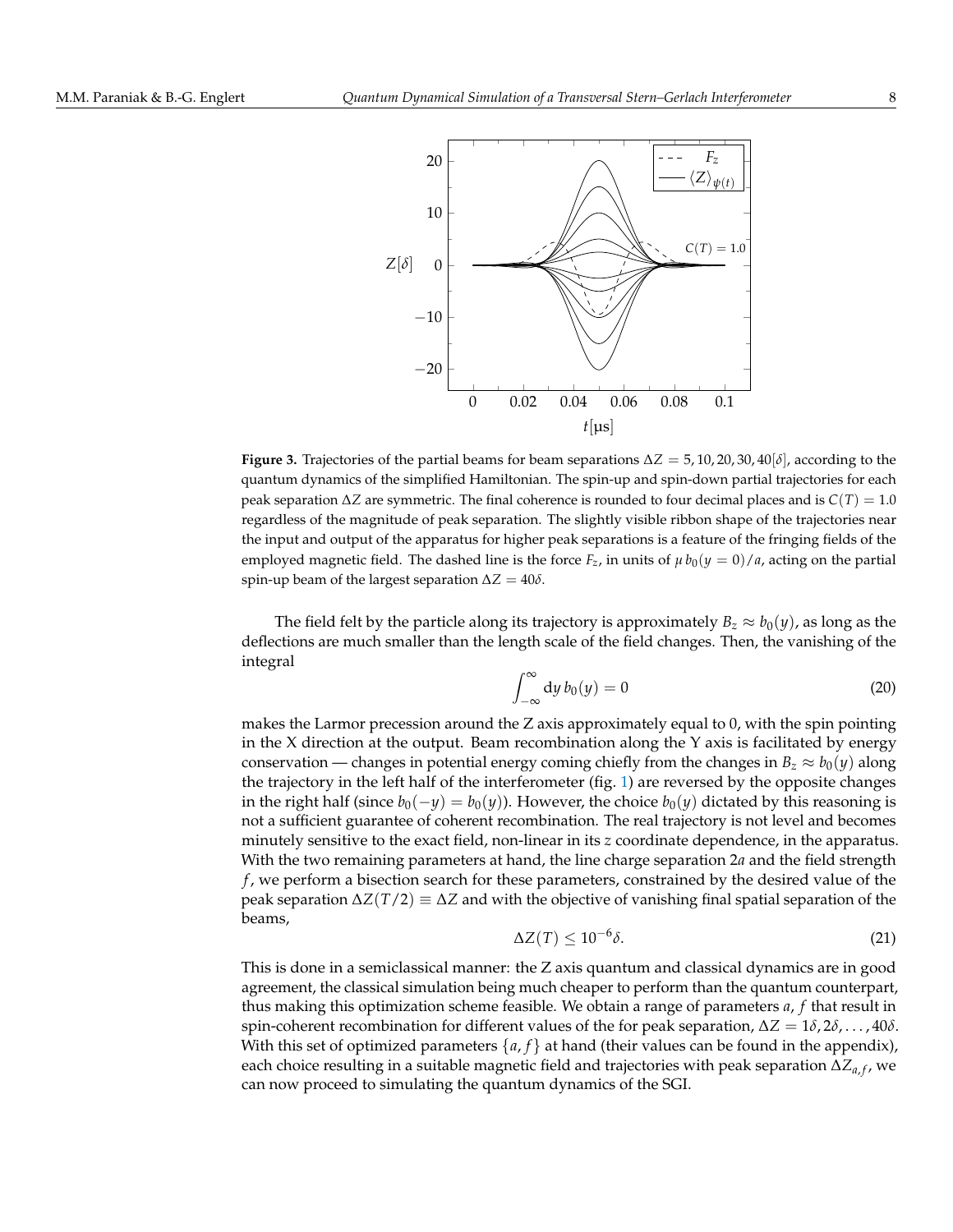### **3. Quantum Dynamical Simulation of the SGI**

Using the optimized magnetic fields and the methods discussed in the preceding sections, we can now perform the wave-propagation simulation of the SGI. In the first step, we performed a quantum simulation of the beam's evolution in the optimized fields neglecting the microscopic quantum motions in the X, Y axes. The effective Hamiltonian for this case is a simplified onedimensional version of the full Hamiltonian of eq. [\(7\)](#page-4-1):

$$
\mathcal{H} = \frac{\mathbf{P}_z^2}{2m} - \mu \sigma_z B_z (0, y_0 + v_y t, \mathbf{Z}). \tag{22}
$$

The simulated beam trajectories are presented in fig. [3.](#page-7-0)

Regardless of the magnitude of the peak separation  $\Delta Z = 1\delta$ ,  $2\delta$ , ...,  $40\delta$  the beams are recombined coherently. Note that this happens only because the magnetic field, which depends on the *z* coordinate in a non-linear fashion (making the force  $F_z$  position dependent), is finely calibrated for each ∆*Z* separately. The standard recipe of taking the "reverse" fields to reverse the evolution of the beam that underwent the splitting by SG magnets, therefore seems to work, as long as the fields are calibrated in an "exactly right" way. But is it really true? The standard argument assumes that the neglected X and Y movements are miniscule compared with the large deflection in the Z axis and, therefore, should not influence the overall analysis. However, since coherent beam recombination is concerned precisely with the relative microscopic realignment of the partial spin-up, spin-down beams, it is necessary to simulate the full dynamics.

We calculated the quantum dynamics of the original Hamiltonian of eq. [\(7\)](#page-4-1), again varying the peak separation ∆*Z* and measuring the final spin coherence *C*(*T*). The peak separationspin coherence curve, together with the final relative displacements of the partial beams in *y*, *z* coordinates are presented in fig. [4.](#page-9-0) Although for very small separations up to  $\Delta Z = 10\delta$  the partial beams are recombined coherently—note that this does not mean that the evolution was fully reversed: the spreading of the wave packet, though inconsequential, has not been undone once the peak separation exceeds this value, the evolution rapidly becomes irreversible, with  $C(T) = 0.0$  indicating complete spin decoherence by the time separation reaches  $\Delta Z = 35\delta$ . The cause of this loss of spin coherence is the growing microscopic separation in the Z and Y axes between the up and down spin components as shown in fig. [4b](#page-9-0), which, although barely exceeding  $\delta$  in Z and negligible in Y, is enough to completely prevent coherent beam recombination.

## **4. Discussion and Conclusion**

An SGA entangles the spin degree of freedom of a spin-1/2 atom with its orbital degrees of freedom, so that the outcome of a position measurement informs us about the spin of the atom ("up" or "down" in the traverse direction that is probed). The transition from the initial not-entangled state to the final entangled state is unitary; it is not an irreversible event $^4$  that can be amplified and recorded. Since unitary processes compose a group, they are invertible in a *mathematical* sense. Is the entangling action of a SGA also invertible as a *physical* process — by another unitary transition, that is? $5^{\circ}$ 

"Yes," answered Bohm [\[18\]](#page-12-6) and later Wigner [\[19\]](#page-12-9), and others parroted their wisdom. While Bohm acknowledged that the reversal would require a "fantastic" precision in controlling the apparatus and Wigner observed that such an experiment "would be difficult to perform," both took the reversibility for granted and did not elaborate on the matter. It is, however, unclear whether elementary unitary quantum processes are reversible — in marked contrast to macroscopic processes, which are known to be irreversible, as witnessed by the folk wisdom of the

<sup>4</sup> Haag emphasized the fundamental role of events [\[40\]](#page-13-7) and their random realization [\[41\]](#page-13-8); see also [\[42\]](#page-13-9).

<sup>5</sup> Processes that trap the atom and re-prepare it in the initial not-entangled state are not unitary and do not count.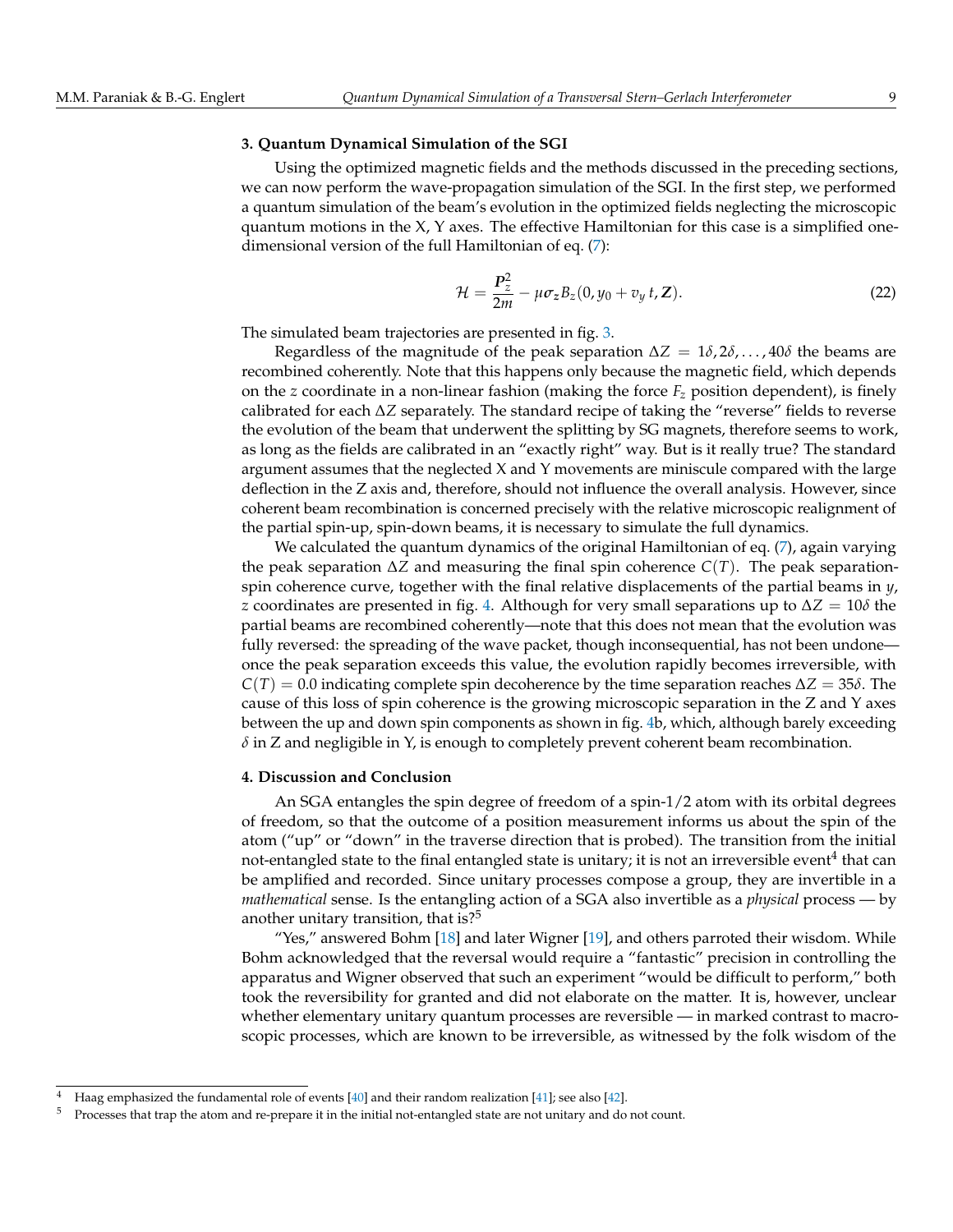<span id="page-9-0"></span>

**Figure 4.** The final spin coherence *C*(*T*) in panel (a) and relative partial beam displacements ∆*Z*(*T*), ∆*Y*(*T*) in panel (b) as a function of increasing peak separation ∆*Z*. The magnetic field that results in perfect beam recombination when the microscopic quantum movements in the X and Y axis are neglected, is no longer sufficient to reverse the full quantum evolution when ∆*Z* becomes appreciable.

medieval Humpty-Dumpty rhyme, the laws of thermodynamics, the lessons of deterministic chaos, the ubiquitous ageing of living organisms, and other familiar phenomena.

In the particular situation of an SGA, the atom's spin and orbital degrees of freedom are coupled by the force resulting from the magnetic field gradient, and only this coupling is available for reversing the action of the SGA in a unitary fashion. We cannot undo the action of the unitary evolution operator  $\exp(-\mathrm{i}tH/\hbar)$ , with *H* as in eq. [\(3\)](#page-3-1), by applying its inverse  $\exp(-\mathrm{i}t(-H)/\hbar)$ because <sup>−</sup>*<sup>H</sup>* is not a physical Hamiltonian — so much for *mathematical* reversibility.<sup>6</sup> Rather, we must carefully tailor the magnetic field to implement the disentangling reversal as well as we can.

We recall that Bohm's "fantastic" accuracy amounts to controlling the macroscopic devices with submicroscopic precision [\[20\]](#page-12-7), and if such control is granted, Maxwell's equations prevent us from undoing the entanglement perfectly [\[21\]](#page-12-13), even if we neglect the effects of fringing fields (as is the case in [\[21\]](#page-12-13)). These theoretical works are here supplemented by a numerical study that fully accounts for the quantum dynamics with a magnetic field that obeys Maxwell's equations throughout the volume probed by the atom.

Thereby we assume that there are no uncontrolled imperfections. This is, of course, an over-idealization that lacks justification (as it ignores the lesson of [\[20\]](#page-12-7)). But even with this stretch we find that the action of the SGA cannot be undone if the SGA serves its purpose, namely separates the atoms into well distinguishable partial beams —  $\Delta Z > 20\delta$ , say.

In conclusion, the accurate wave-propagation results presented here quantitatively confirm that the microscopic quantum dynamical effects in a transversal SGI apparatus are enough to quickly destroy spin coherence beyond recovery. The deceptively simple nature of the Stern– Gerlach beam-splitting apparatus and the seemingly obvious proposal to reverse its evolution by employing "reverse" fields might lead one to assume the fundamental reversibility of its quantum evolution, as long as the apparatus is controlled sufficiently well. Such assumptions are, however, unwarranted.

### **Acknowledgments**

We thank Jun Hao Hue for valuable discussions. The efforts by Tzyh Haur Yang and Ruiqi Ding, who conducted closely related undergraduate projects, are gratefully acknowledged.

<sup>&</sup>lt;sup>6</sup> More about this can be found in [\[27\]](#page-12-14) and Section 5.2 in [\[42\]](#page-13-9).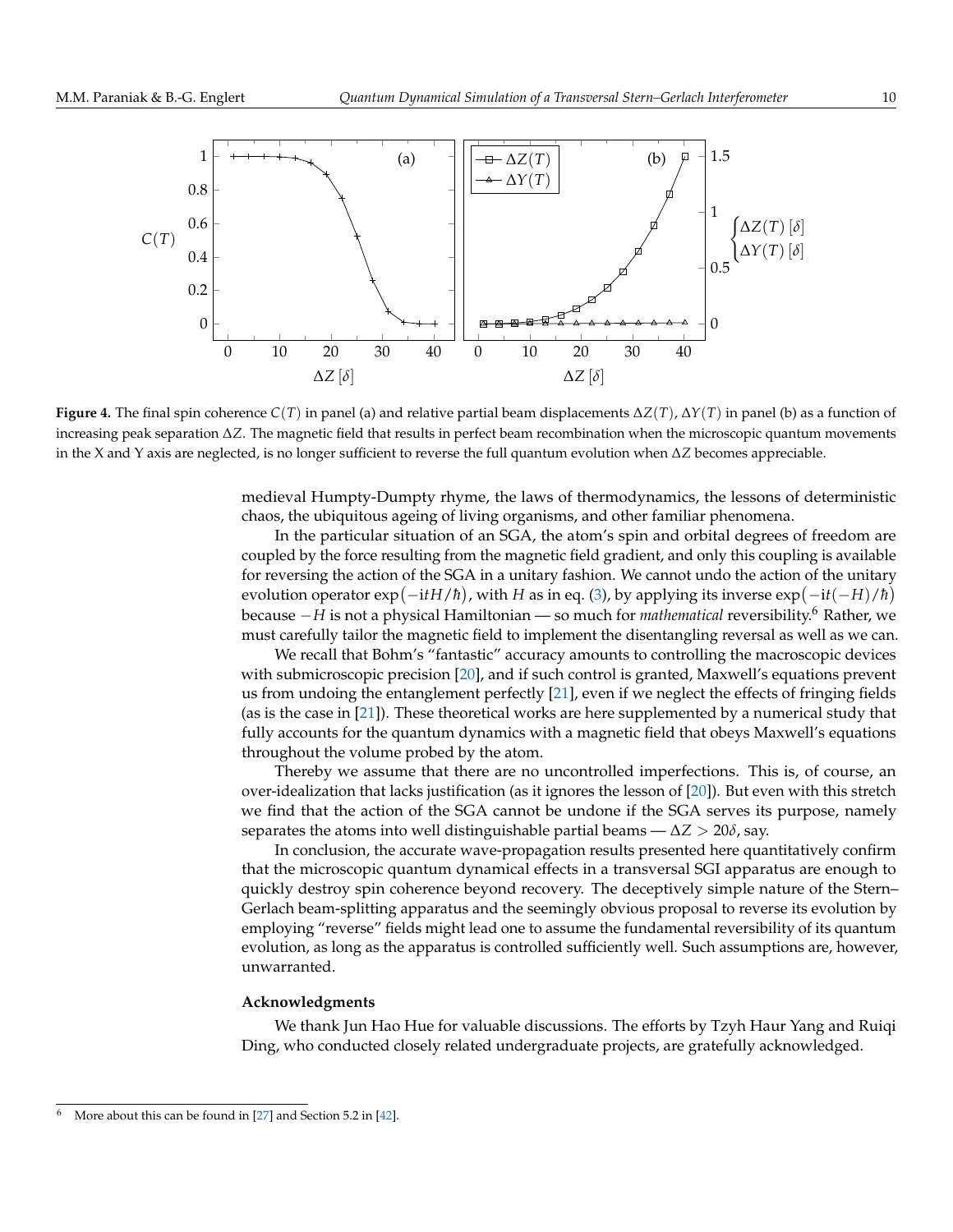## **Appendix: Particle properties and initial wave function**

As in the original Stern–Gerlach experiment, we used a beam of silver atoms to simulate the splitting and recombination. The values of the various variables are given in table  $A1$ . In the lapse of time *T*, the width of the wave function would increase by a factor of

$$
\sqrt{1 + \left(\frac{\hbar T}{m\delta^2}\right)^2} \approx 1.16\tag{A1}
$$

if there were force-free motion, and this amount of spreading is of no consequence.

#### **Appendix: Magnetic Field**

The parameter  $\alpha$  of the magnetic profile function  $b_0(y)$  of eq. [\(19\)](#page-6-1), depicted in fig. [2,](#page-2-0) was chosen to be

$$
\alpha = 0.3 \,\mathrm{\mu m}^{-1}.\tag{A2}
$$

The example parameters of the optimized fields, rounded to five decimal places, are displayed in table [A2.](#page-11-0) In fig. [A1](#page-11-1) the field lines of the  $B_z$  component of the field calibrated for  $\Delta Z = 40\delta$  (the largest simulated peak separation) are shown. The overall magnitude of the *B<sup>y</sup>* component of the generated field is actually larger than that the magnitude of  $B_z$ . By adjusting  $B_0$  we make sure that the resulting *B<sup>z</sup>* field component is the largest magnetic field component in the apparatus. For the fields used in the simulations the suitable value of  $B_0$  in units of  $b_0(y = 0)$ , where a.u. denotes atomic units of magnetic field strength, is

$$
B_0 = 100.0 \,\text{a.u.} / |b_0(y=0)| \approx 2017. \tag{A3}
$$

The evaluation of the magnetic field integrals, the gradient of *φ* of eq. [\(16\)](#page-6-0), across the wave function domain (the grid in the simulation for highest separation ∆*Z* = 40*δ* consists of 800 million points) was too time-consuming. Since the whole simulation was performed on a distributed computing cluster; we divided the domain into subdomains, with each subdomain being simulated on a separate processor. In each subdomain, then, the magnetic field  $\vec{B}$  was approximated by a second-order Taylor approximation, centered at the weighted position of the wave function chunk in a particular domain, and there was no loss of accuracy from this.

<span id="page-10-0"></span>**Table A1.** Values used in the simulation: atom properties, apparatus geometry, and initial wave function.

| variable     | value                               | first<br>occurrence | description                                           |
|--------------|-------------------------------------|---------------------|-------------------------------------------------------|
| m            | 107.8682 Da                         | in eq. $(1)$        | mass of a silver atom (Da: dalton)                    |
| и            | $rac{1}{2}\mu_B$                    | in eq. $(3)$        | magnetic moment ( $\mu$ <sub>B</sub> : Bohr magneton) |
|              | $25 \,\mathrm{\upmu m}$             | after eq. $(1)$     | length of the SGI                                     |
| Т            | $0.1 \,\mathrm{\mu s}$              | after eq. $(2)$     | time to traverse the SGI                              |
| $y_0 = -L/2$ | $-12.5 \,\mathrm{\mu m}$            | in eq. $(1)$        | initial position                                      |
| $v_y = L/T$  | $250 \,\mathrm{m}\,\mathrm{s}^{-1}$ | in eq. $(1)$        | initial velocity                                      |
|              | $0.01 \,\mathrm{\mu m}$             | in eq. $(1)$        | width of the initial wave function                    |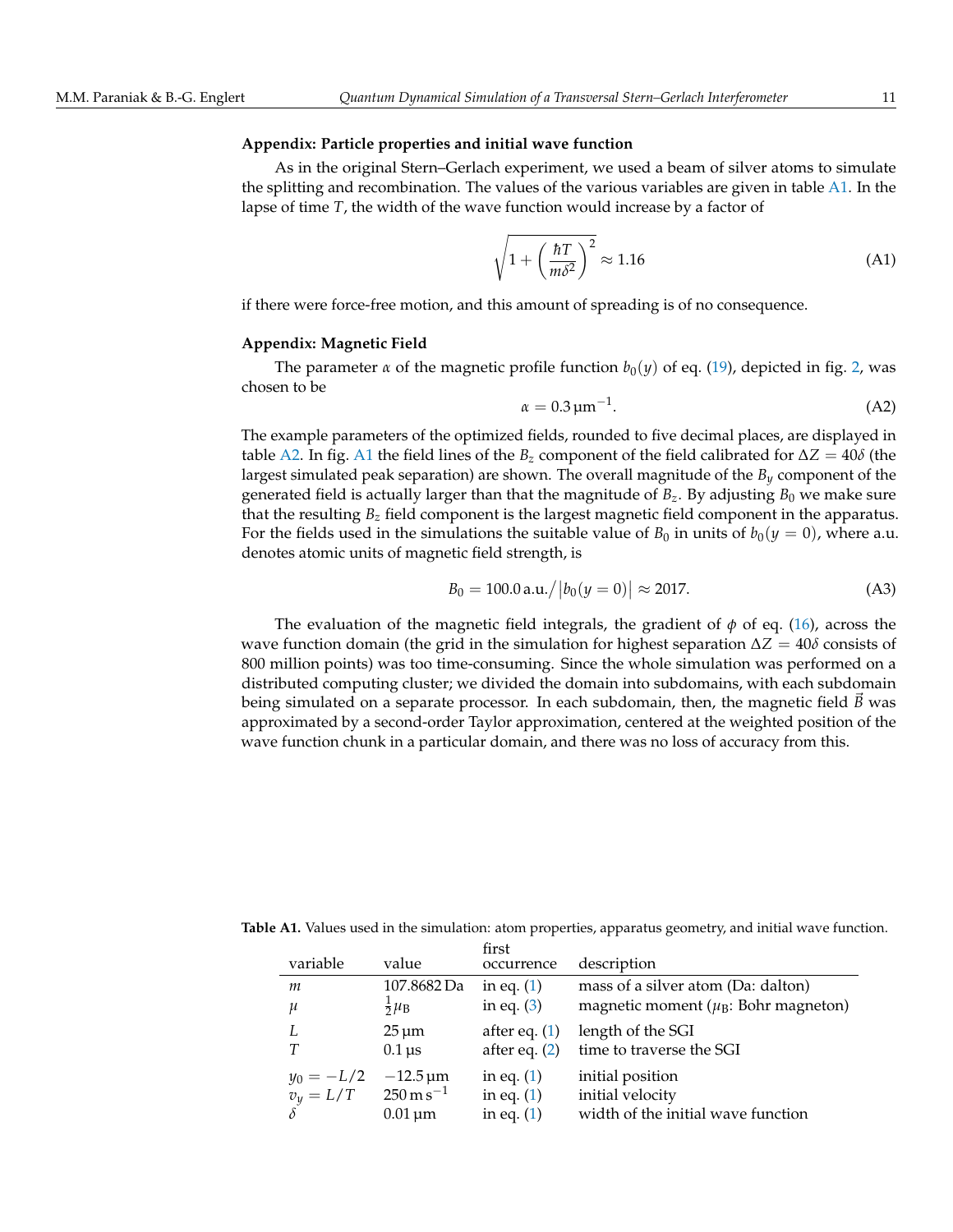| $\Delta Z[\delta]$ |         | $a$ [µm] |
|--------------------|---------|----------|
| 5                  | 0.00011 | 0.71919  |
| 10                 | 0.00030 | 0.04353  |
| 20                 | 0.00081 | 1.61404  |
| 30                 | 0.00147 | 2.19168  |
| 40                 | 0.00226 | 2.85283  |

<span id="page-11-0"></span>**Table A2.** Optimized magnetic field parameters: beam separation ∆*Z* (cf. fig. [3\)](#page-7-0), field-strength parameter *f* of eq. [\(18\)](#page-6-2), and line-charge distance *a* (cf. fig. [2\)](#page-2-0).

<span id="page-11-1"></span>

**Figure A1.** Lines of constant  $B_z$  of the magnetic field calibrated for  $\Delta Z = 40\delta$  shown in the YZ plane. The sign of the field in a particular region is indicated by a  $+ (B<sub>z</sub> > 0)$  and  $- (B<sub>z</sub> < 0)$ . The nested contours increase in field strength as the field gets closer to the line charges located at a distance ±*a* at the top and bottom, according to table [A2.](#page-11-0) Note that the width of the gaussian wave packet  $\delta$  is small compared with the overall changes of the field. In the middle of the apparatus  $(Z = 0)$  line) the field vanishes exactly because the line charges of opposite sign are placed symmetrically across the XY plane.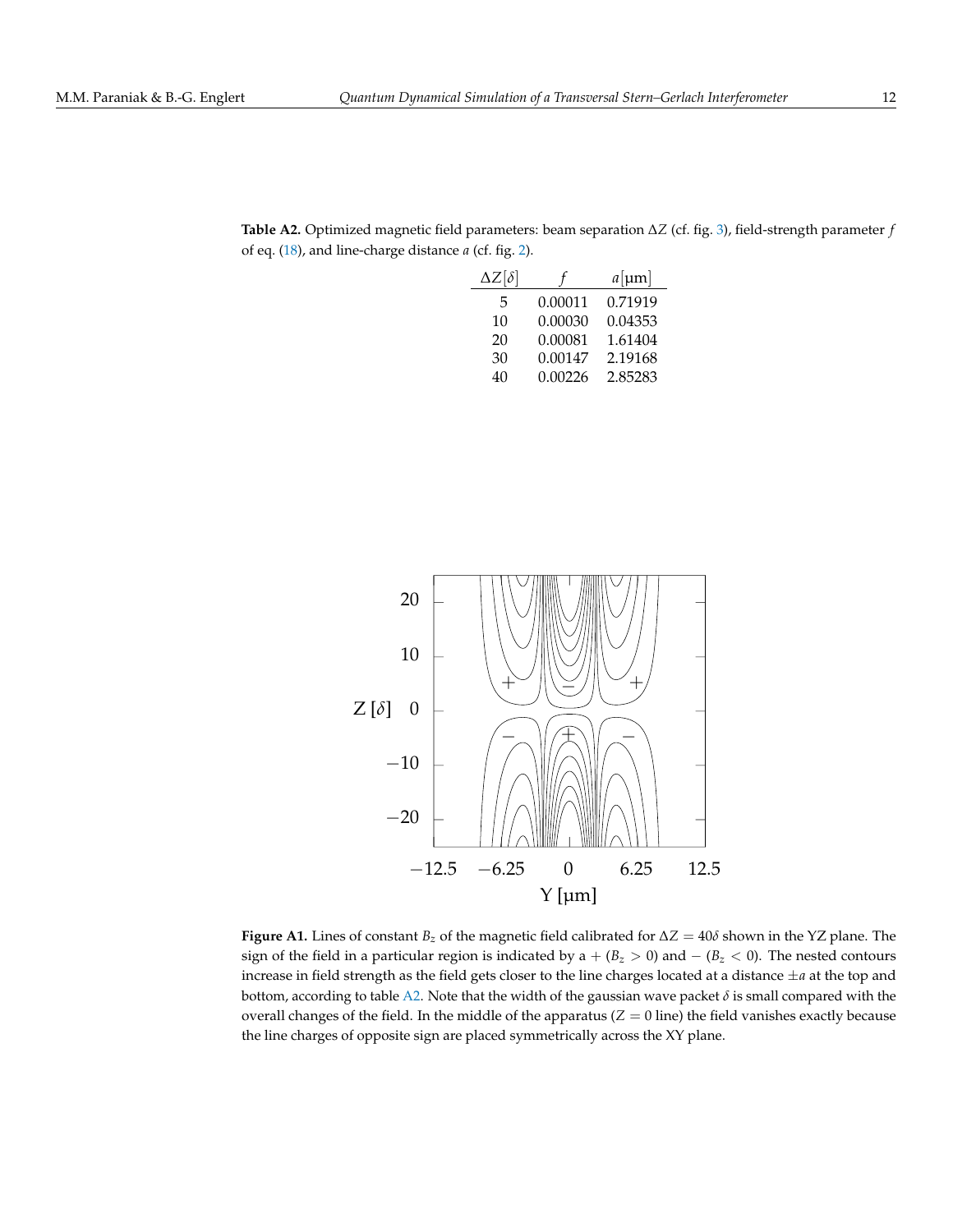# **References**

- <span id="page-12-0"></span>1. Stern, O. Ein Weg zur experimentellen Prüfung der Richtungsquantelung im Magnetfeld. *Zeitschrift für Physik* **1921**, *7*, 249–253. doi[:10.1007/BF01332793.](https://doi.org/10.1007/BF01332793)
- <span id="page-12-1"></span>2. Gerlach, W.; Stern, O. Der experimentelle Nachweis des magnetischen Moments des Silberatoms. *Zeitschrift für Physik* **1922**, *8*, 110–111. doi[:10.1007/BF01329580.](https://doi.org/10.1007/BF01329580)
- <span id="page-12-2"></span>3. Bloom, M.; Erdman, K. The transverse Stern–Gerlach experiment. *Canadian Journal of Physics* **1962**, *40*, 179–193.
- 4. França, H.M.; Marshall, T.W.; Santos, E.; Watson, E.J. Possible interference effect in the Stern–Gerlach phenomenon. *Physical Review A* **1992**, *46*, 2265–2270. doi[:10.1103/PhysRevA.46.2265.](https://doi.org/10.1103/PhysRevA.46.2265)
- 5. Gorceix, O.; Robert, J.; Chormaic, S.N.; Miniatura, C.; Baudon, J. Dispersive and nondispersive phase shifts in atomic Stern–Gerlach interferometry. *Physical Review A* **1994**, *50*, 5007.
- 6. de Oliveira, T.R.; Caldeira, A.O. Dissipative Stern–Gerlach recombination experiment. *Physical Review A* **2006**, *73*, 042502. doi[:10.1103/PhysRevA.73.042502.](https://doi.org/10.1103/PhysRevA.73.042502)
- 7. McGregor, S.; Bach, R.; Batelaan, H. Transverse quantum Stern–Gerlach magnets for electrons. *New Journal of Physics* **2011**, *13*, 065018.
- 8. Hatifi, M.; Durt, T. Revealing self-gravity in a Stern–Gerlach Humpty-Dumpty experiment. *eprint arXiv:2006.07420* **2020**.
- 9. Impens, F.; Guéry-Odelin, D. Shortcut to adiabaticity in a Stern–Gerlach apparatus. *Physical Review A* **2017**, *96*, 043609. doi[:10.1103/PhysRevA.96.043609.](https://doi.org/10.1103/PhysRevA.96.043609)
- 10. Mathevet, R.; Brodsky, K.; Perales, F.; Boustimi, M.; de Lesegno, B.V.; Reinhardt, J.; Robert, J.; Baudon, J. Some new effects in atom Stern–Gerlach interferometry. In *Atomic and Molecular Beams*; Springer, 2001; pp. 81–94.
- 11. Xu, X.; Xiao-Ji, Z. Phase-dependent effects in Stern–Gerlach experiments. *Chinese Physics Letters* **2010**, *27*, 010309. doi[:10.1088/0256-](https://doi.org/10.1088/0256-307X/27/1/010309) [307X/27/1/010309.](https://doi.org/10.1088/0256-307X/27/1/010309)
- <span id="page-12-3"></span>12. de Carvalho, C.R.; Jalbert, G.; Impens, F.; Robert, J.; Medina, A.; Zappa, F.; de Castro Faria, N.V. Toward a test of angular-momentum coherence in a twin-atom interferometer. *Europhysics Letters (EPL)* **2015**, *110*, 50001.
- <span id="page-12-4"></span>13. Robert, J.; Gorceix, O.; Lawson-Daku, J.; Chormaic, S.N.; Miniatura, C.; Baudon, J.; Perales, F.; Eminyan, M.; Rubin, K. Stern–Gerlach atomic interferometry with space- and time-dependent magnetic fields. *Annals of the New York Academy of Sciences* **1995**, *755*, 173–181. doi[:10.1111/j.1749-6632.1995.tb38965.x.](https://doi.org/10.1111/j.1749-6632.1995.tb38965.x)
- 14. Rubin, K.; Eminyan, M.; Perales, F.; Mathevet, R.; Brodsky, K.; Viaris de Lesegno, B.; Reinhardt, J.; Boustimi, M.; Baudon, J.; Karam, J.C. Atom interferometer using two Stern–Gerlach magnets. *Laser Physics Letters* **2004**, *1*, 184–193.
- 15. Perales, F.; Robert, J.; Baudon, J.; Ducloy, M. Ultra thin coherent atom beam by Stern–Gerlach interferometry. *Europhysics Letters (EPL)* **2007**, *78*, 60003. doi[:10.1209/0295-5075/78/60003.](https://doi.org/10.1209/0295-5075/78/60003)
- <span id="page-12-10"></span>16. Amit, O.; Margalit, Y.; Dobkowski, O.; Zhou, Z.; Japha, Y.; Zimmermann, M.; Efremov, M.A.; Narducci, F.A.; Rasel, E.M.; Schleich, W.P. T3 Stern–Gerlach matter-wave interferometer. *Physical Review Letters* **2019**, *123*, 083601.
- <span id="page-12-5"></span>17. Margalit, Y.; Zhou, Z.; Dobkowski, O.; Japha, Y.; Rohrlich, D.; Moukouri, S.; Folman, R. Realization of a complete Stern–Gerlach interferometer. *eprint arXiv:1801.02708* **2018**.
- <span id="page-12-6"></span>18. Bohm, D. *Quantum Theory*; Prentice-Hall, 1951.
- <span id="page-12-9"></span>19. Wigner, E.P. The Problem of Measurement. *American Journal of Physics* **1963**, *31*, 6–15. doi[:10.1119/1.1969254.](https://doi.org/10.1119/1.1969254)
- <span id="page-12-7"></span>20. Englert, B.-G.; Schwinger, J.; Scully, M.O. Is spin coherence like Humpty-Dumpty? I. Simplified treatment. *Foundations of Physics* **1988**, *18*, 1045–1056. doi[:10.1007/BF01909939.](https://doi.org/10.1007/BF01909939)
- <span id="page-12-13"></span>21. Schwinger, J.; Scully, M.O.; Englert, B.-G. Is spin coherence like Humpty-Dumpty? II. General theory. *Zeitschrift für Physik D Atoms, Molecules and Clusters* **1988**, *10*, 135–144. doi[:10.1007/BF01384847.](https://doi.org/10.1007/BF01384847)
- <span id="page-12-8"></span>22. Schwinger, J.; Scully, M.O.; Englert, B.-G. Spin coherence and Humpty-Dumpty. III. The effects of observation. *Physical Review. A, General Physics* **1989**, *40*, 1775–1784. doi[:10.1103/physreva.40.1775.](https://doi.org/10.1103/physreva.40.1775)
- <span id="page-12-11"></span>23. Miniatura, C.; Perales, F.; Vassilev, G.; Reinhardt, J.; Robert, J.; Baudon, J. A longitudinal Stern–Gerlach interferometer: the "beaded" atom. *Journal de Physique II* **1991**, *1*, 425–436.
- 24. Miniatura, C.; Robert, J.; Le Boiteux, S.; Reinhardt, J.; Baudon, J. A longitudinal Stern–Gerlach atomic interferometer. *Applied Physics B* **1992**, *54*, 347–350.
- 25. Baudon, J.; Mathevet, R.; Robert, J. Atomic interferometry. *Journal of Physics B: Atomic, Molecular and Optical Physics* **1999**, *32*, R173–R195. doi[:10.1088/0953-4075/32/15/201.](https://doi.org/10.1088/0953-4075/32/15/201)
- <span id="page-12-12"></span>26. Machluf, S.; Japha, Y.; Folman, R. Coherent Stern–Gerlach momentum splitting on an atom chip. *Nature communications* **2013**, *4*, 1–9.
- <span id="page-12-14"></span>27. Englert, B.-G. Time Reversal Symmetry and Humpty-Dumpty. *Zeitschrift für Naturforschung A* **1997**, *52*, 13–14.
- <span id="page-12-15"></span>28. Ding, R. Higher-order split-operator approximations. *UROPS project*, National University of Singapore, 2018.
- <span id="page-12-16"></span>29. Yang, T.H. Stern-Gerlach Interferometer with Realistic Magnetic Field. *UROPS project*, National University of Singapore, 2009.
- <span id="page-12-17"></span>30. Suzuki, M. Generalized Trotter's formula and systematic approximants of exponential operators and inner derivations with applications to many-body problems. *Communications in Mathematical Physics* **1976**, *51*, 183–190.
- <span id="page-12-18"></span>31. Hatano, N.; Suzuki, M. Finding Exponential Product Formulas of Higher Orders. *eprint arXiv:math-ph/0506007* **2005**, *679*, 37–68. doi[:10.1007/11526216\\_2.](https://doi.org/10.1007/11526216_2)